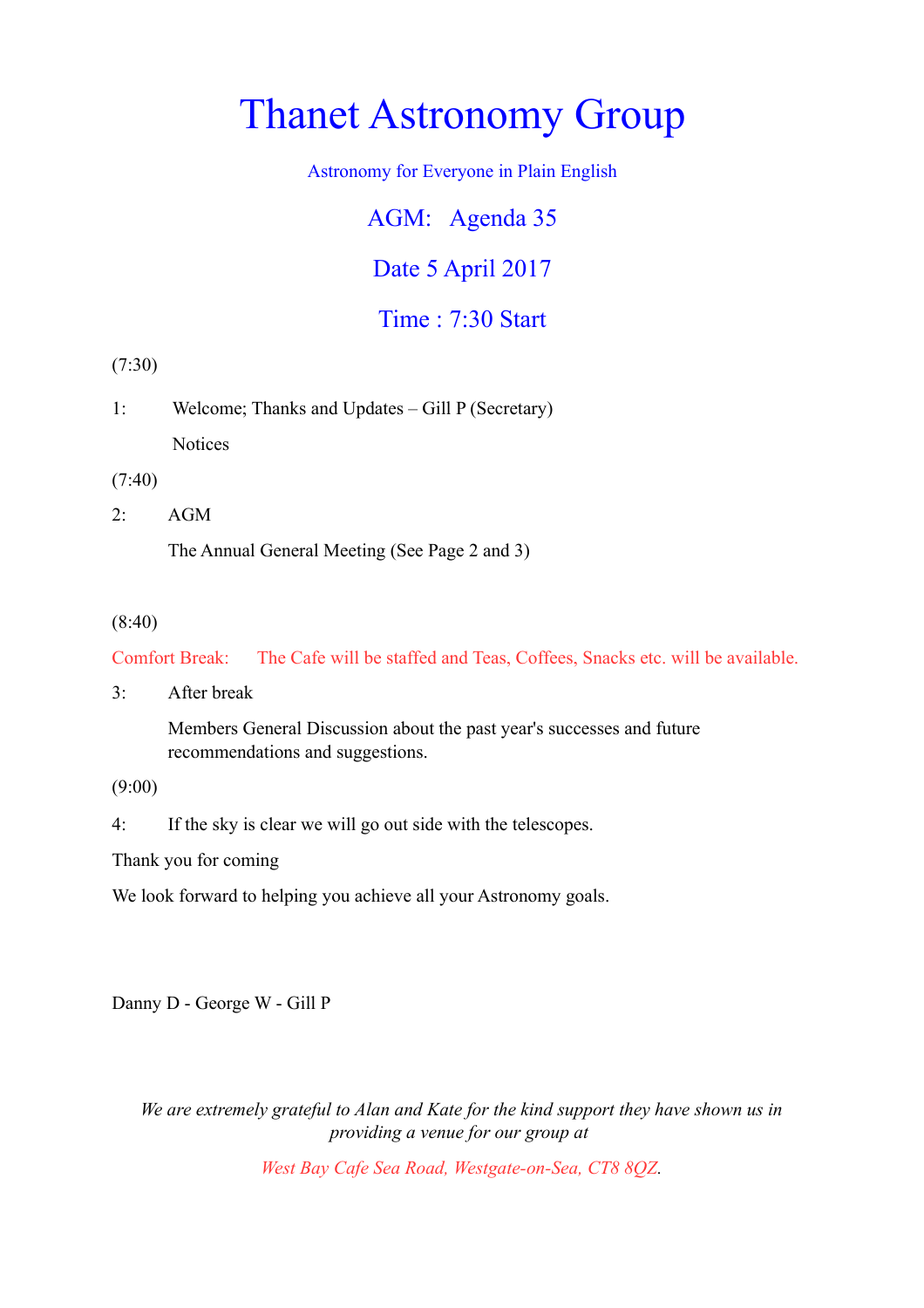## Thanet Astronomy Group

## ANNUAL GENERAL MEETING

## Time - 7:40pm

## Date - 5 April 2017

## Venue - West Bay Cafe

- 1). Opening of Meeting Danny Day (Chairman)
- 2). Apologies Gill Palmer (Secretary) List of those not present
- 3). Confirmation of Minutes of previous Annual General Meeting Danny Day (Chairman) Propose – Second – Vote V1). Name Name Name **Name Property Property** Against
- 4). Presentation of Annual Reports Chairman's Report Danny Day Treasurer's Report George Ward Secretary's Report Gill Palmer Membership Secretary's Report Sheila Tomkins
- 5). Adoption of Annual Reports Danny Day (Chairman)

Propose – Second – Vote

V2). Name Name Name For Against

6). Election of the Chairman

This part of the meeting will be chaired by Sheila Tomkins (vice Chair) while the chairman is voted in.

Chairman

Propose – Second – Vote

V3). Name Name Name **Name Property** *Name* **Property** *Against*